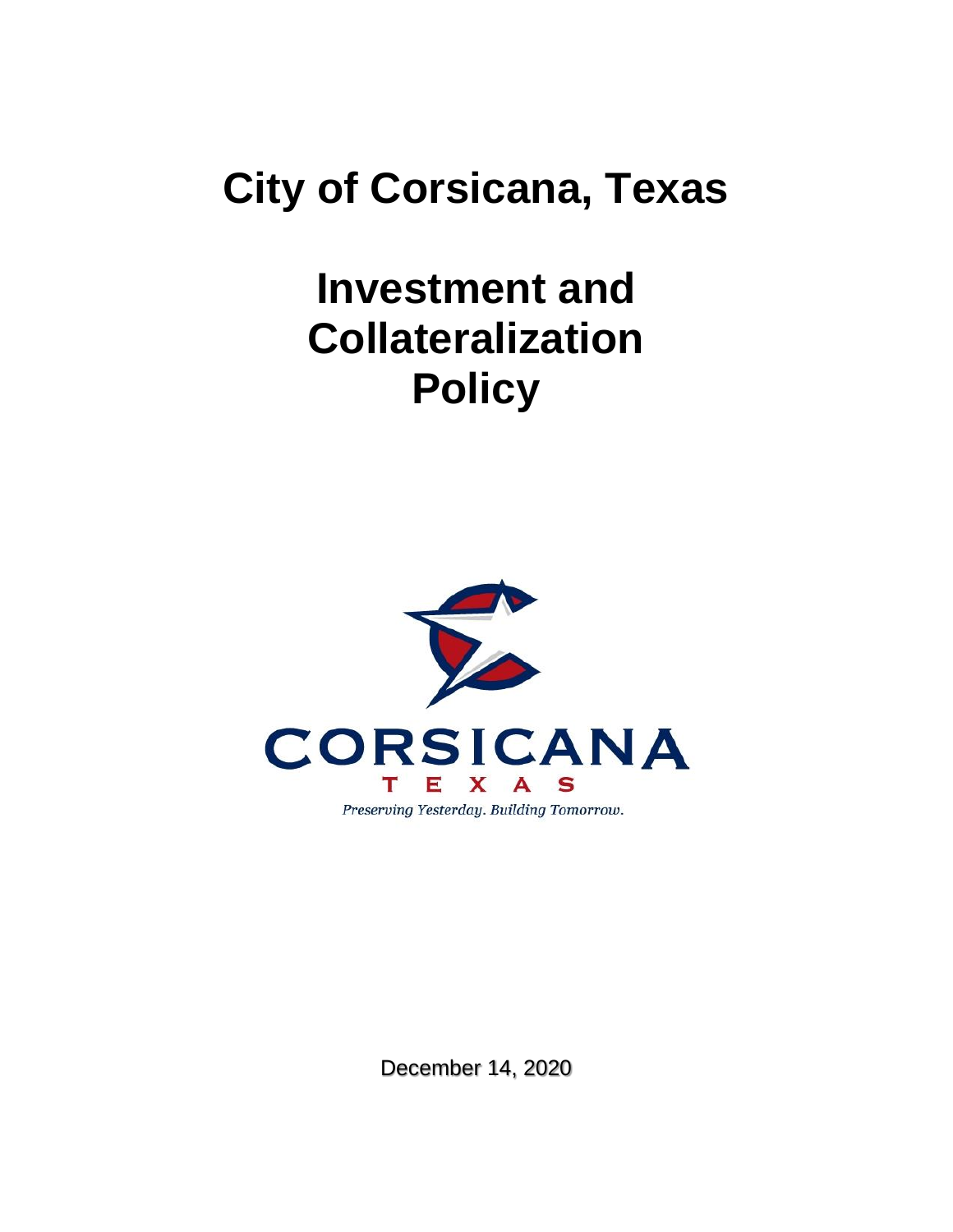### **I. Purpose**

It is the intent of the City of Corsicana to invest public funds in a manner which will provide maximum security and the highest investment return while conforming to all federal, state and local statutes governing the investment of public funds. The guidelines are intended to be broad enough to allow the investment officer to function properly within the parameters of responsibility and authority, yet specific enough to adequately safeguard the investment assets. The Policy and investment strategies shall be reviewed annually by the City Council who will formally approve any modifications. This Investment and Collateralization Policy is in compliance with the provisions of the Public Funds Investment Act of Texas, Government Code Chapter 2256.

#### **II. Scope**

This Investment and Collateralization Policy applies to all the investment activities of the City of Corsicana.

- A. Financial assets of all funds, except funds specifically excluded in these policy guidelines, are included. All funds are accounted for in the City's Comprehensive Annual Financial Report (CAFR). Note that retirement funds are covered by a separate policy.
- B. Funds covered by this Policy:
	- 1. General Fund used to account for resources traditionally associated with government, which are not required to be accounted for in another fund.
	- 2. Special Revenue Funds used to account for the proceeds from specific revenue sources which are restricted to expenditures for specific purposes.
	- 3. Debt Service Funds used to account for resources to be used for the payment of principal, interest, and related costs on general obligation debt/interest and sinking funds.
	- 4. Capital Project Funds used to account for resources to enable the acquisition or construction of major capital equipment and facilities which are not financed by enterprise funds, internal service funds, or trust funds.
	- 5. Enterprise Funds/Proprietary Funds used to account for operations that are financed and operated in a manner similar to private business enterprises.
	- 6. Internal Service Funds used to account for the cost of providing goods/services/equipment between City departments.
	- 7. Trust and Agency Funds used to account for assets held by the City in a trustee capacity or as an agent for individuals, private organizations, other governments, and/or other funds; unless required by law or existing contract to be kept segregated and managed separately.
	- 8. Bond Reserve Funds funds set at prescribed levels by certain bond ordinances to pay principal and/or interest if required to prevent default.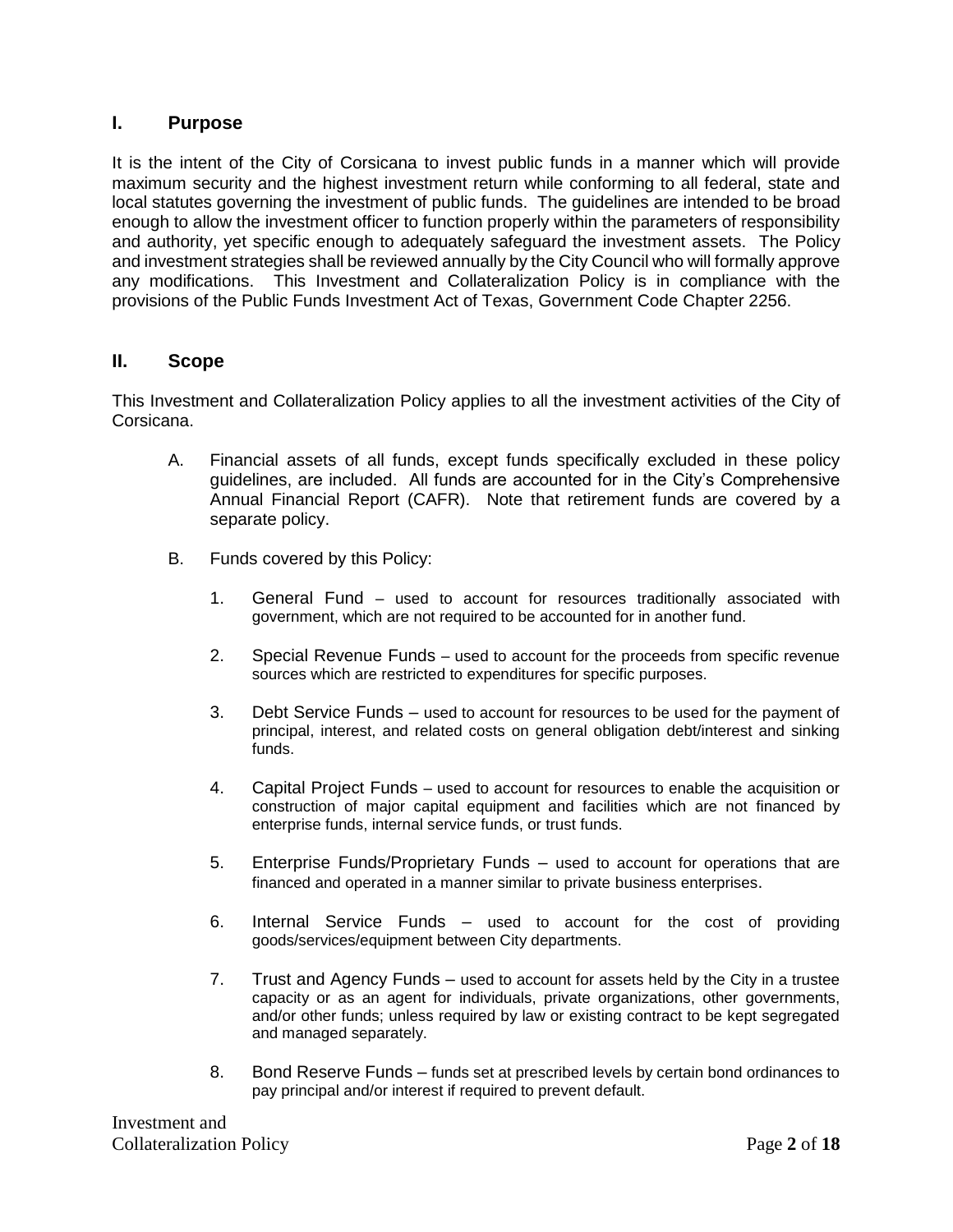- 9. Any new fund created by the City, such as (but not limited to) resources associated with Public Improvement Districts or Tax Increment Financing zones, unless specifically exempted from this policy by the City or by law.
- 10. Bond Funds funds established with the proceeds from specific bond issue.
- C. This policy does not govern funds that are managed under separate investment programs such as retirement funds, pension funds, and certain private donations that are separately maintained, and defeased bond funds, lease/purchase funds held in trust escrow accounts. The City will maintain responsibility for these funds to the extent required by Federal and State Law, the City Charter, and donor stipulations.
- D. The City will consolidate cash balances from all applicable funds to maximize investment earnings in accordance with this policy. Investment income will be allocated to the various funds based on their respective participation and in accordance with generally accepted accounting principles. Such earnings from investments will be used in a manner that best serves the public trust and interests of the City as deemed in the annual budget.

The City may consolidate cash balances from all applicable funds into pooled funds to maximize investment earnings in accordance with this policy. Investment income will be allocated to the various funds based on their respective participation and in accordance with generally accepted accounting principles. Such earnings from investments will be used in a manner that best serves the public trust and interests of the City as deemed in the annual budget.

## **III. Objectives and Strategies**

The City of Corsicana shall design and manage its investments in compliance with all Federal, State, and other legal requirements, including, but not limited to the Act. The objectives of the City's investment policy are safety, liquidity, public trust, and yield. To meet its objectives, the City shall manage and invest its available resources in conformance with State and Federal Regulations, applicable Bond Ordinance requirements, and adopted Investment Policy.

- A. Suitability Understanding the City's financial requirements and purchasing suitable investments that comply with the Act and this policy are important.
- B. Safety Preservation and safety of principal of the City's assets is the primary objective of the investment program. All investments will be in high quality securities with no perceived default risk.
- C. Liquidity The City's investment portfolio will remain sufficiently liquid to enable the City to meet all operating requirements that might be reasonably anticipated. Liquidity shall be achieved by matching investment maturities with forecasted cash flow. A portion of the portfolio will also be placed in short term investment pools and/or money market mutual funds, which offer daily liquidity and may be utilized as a competitive yield alternative to fixed maturity investments.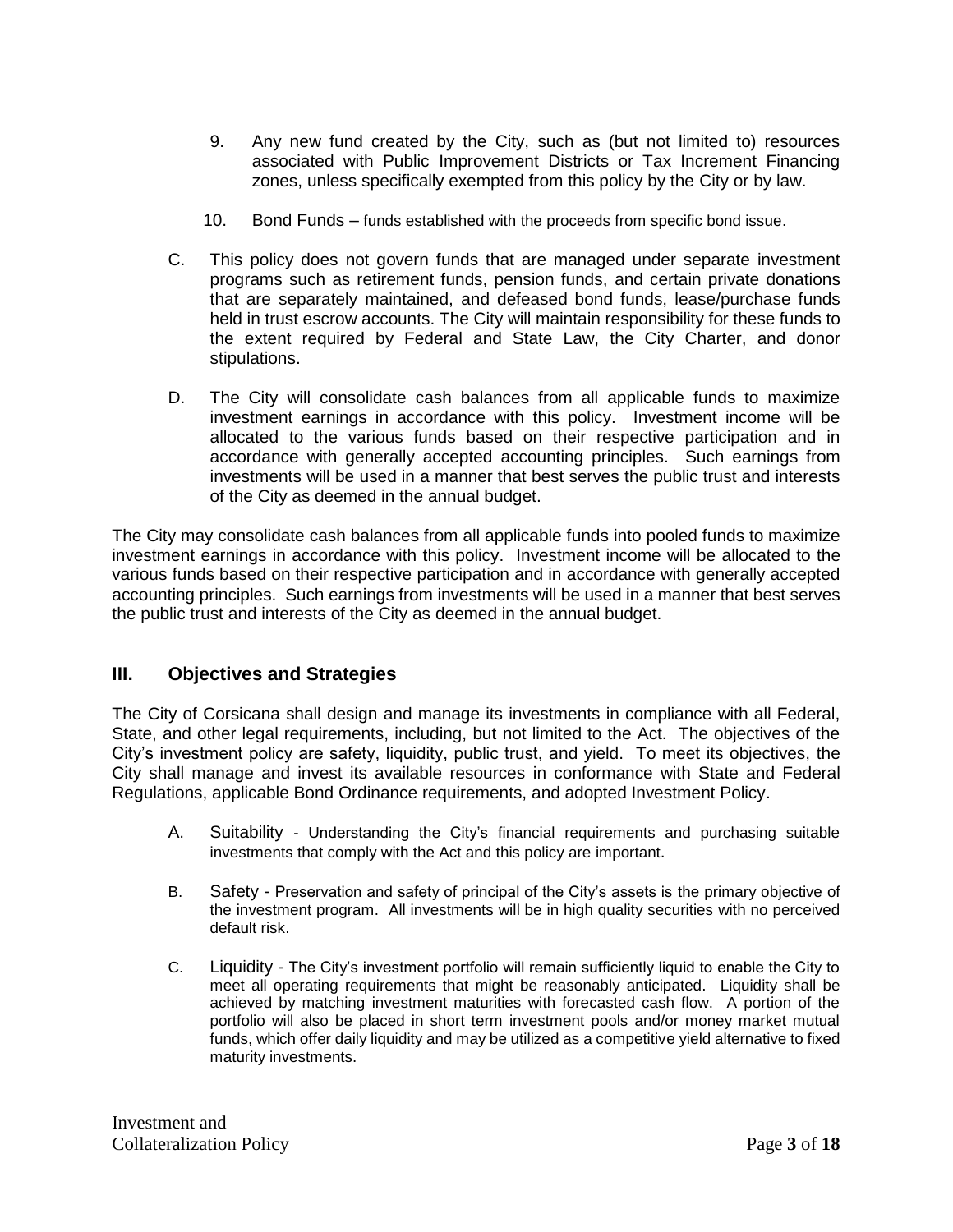- D. Marketability Securities with active and efficient secondary markets are necessary in the event of an unanticipated cash requirement or an unforeseen need to liquidate the investment before maturity. Historical market "spreads" between the bid and offer prices of a particular security type of less than a quarter of a percentage point shall define an efficient secondary market.
- E. Diversification Diversification of the portfolio will include diversification by maturity and market sector and will include the use of a number of broker/dealers for diversification and market coverage. Competitive bidding will be used on each sale and purchase. Investment pools satisfy diversification requirements.
- F. Public Trust Investments shall be made with judgment and care, under circumstances, then prevailing, which persons of prudence, discretion and intelligence exercise in the management of their own affairs, not for speculation, but for investment, considering the probable safety of capital as well as probable income to be derived. All participants in the City's investment process shall seek to act responsibly as custodians of the public trust. Investment officials shall avoid any transaction that might impair public confidence in the City's ability to govern effectively.
- G. Yield The City's investment portfolio shall be designed with the objective of attaining a rate of return throughout budgetary and economic cycles, commensurate with the City's investment risk constraints and the cash flow characteristics of the portfolio. Yield on investments is of significantly less importance compared to the safety, liquidity and public trust objectives described above. The core of investments is limited to relatively low risk securities in anticipation of earning a fair return relative to the risk being assumed. The yield of an equally weighted, rolling six-month Treasury bill portfolio shall be the minimum yield objective or "benchmark". A secondary objective will be to obtain a yield equal to or in excess of a local government investment pool or money market mutual fund.

The first measure of success in this area will be the attainment of enough income to offset inflationary increases. Although steps will be taken to obtain this goal, the City's staff will follow the "Prudent Person" statement relating to the standard of care that must be exercised when investing public funds per Tex. Gov't. Code Sec. 2256.006(a-b). Any transactions that might impair public confidence in the City's ability to govern effectively should be avoided.

#### **IV. Standards of Care**

#### A. Delegation of Investment Authority

The City Manager, the Director of Finance (Chief Financial Officer), and any designee they deem necessary, are designated as the Investment Officers of the City and are responsible for investment decisions and activities, pursuant to Tex Gov't Code Sec 2256.005(f). The City Council will retain ultimate responsibility as fiduciaries of the assets of the City of Corsicana. The Investment Officers may delegate the day-to-day administrative duties to other persons authorized to perform investment activities for the City, or he/she may perform the duties him or herself. No officer or delegate may engage in an investment transaction except as provided under the terms of this Policy and the procedures established.

The Investment Officers are responsible for establishing and maintaining an internal control structure designed to ensure that the assets of the City are protected from loss, theft, or misuse. These controls should emphasize control of collusion, separation of duties, clear delegation of duties, accurate and timely reporting, and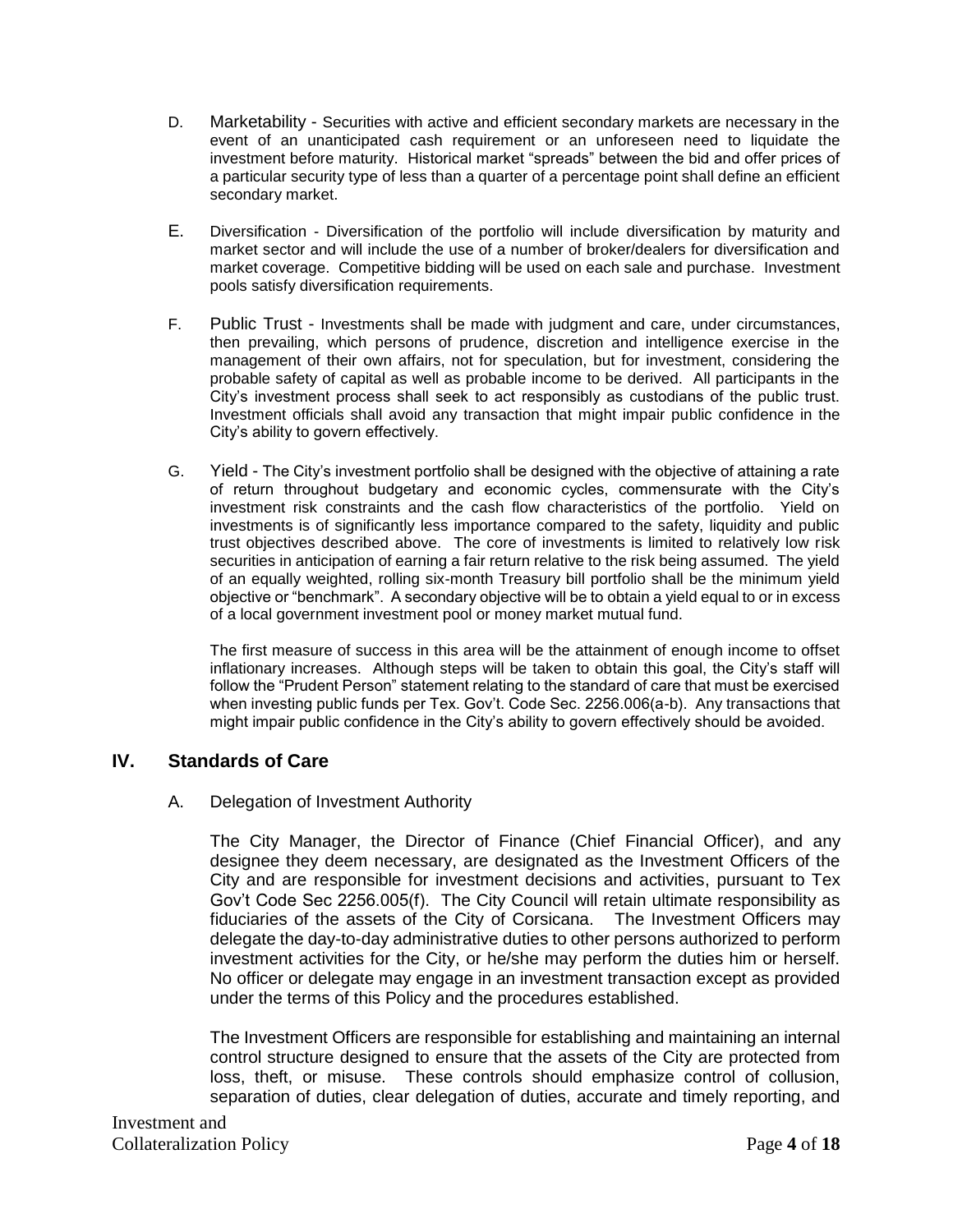staying informed about market conditions, changes and trends. The internal control structure shall be designed to provide reasonable assurance that these objectives are met. The concept of reasonable assurance recognizes that the cost of a control should not exceed the benefits likely to be derived. In conjunction with the City's annual financial audit, a compliance audit of management controls on investments and adherence to the City's Investment Policy shall be required.

B. Training Requirements

The Investment Officers and persons authorized to execute investment transactions must attend at least one training session, ten (10) hours in length, within twelve (12) months after assuming duties. They must take eight (8) hours of investment instruction every two (2) years after the initial training session. The training must include education in investment controls, security risks, strategy risks, market risks, diversification of investment portfolio, and compliance with the Public Investment Act. Training must be provided by an approved independent source such as: Government Treasurers Organization of Texas (GTOT), Center for Public Management at University of North Texas (UNT), Government Finance Officers Association of Texas (GFOAT), Texas Municipal league (TML), North Central Texas Council of Governments (NCTCOG), Association of Public Treasurers United Stated and Canada (APT US & C), and Government Finance Officers' Association (GFOA). No person may engage in investment transactions except as provided under the terms of this Policy.

C. Prudent Person Rule

As set forth in the Act, Investment Officers shall use the standard of prudence with the "Prudent Person Rule". "Investments shall be made with judgment and care, under prevailing circumstances, that a person of prudence, discretion, and intelligence would exercise in the management of the person's own affairs, not for speculation, but for investment, considering the probable safety of capital and the probable income to be derived (Public Funds Investment Act 2256.006(a))."

D. Limitation of Personal Liability

Investment officials acting in accordance with written procedures and the investment policy and exercising due diligence shall be relieved of personal responsibilities for an individual security's credit risk or market price change, provided deviations from expectations are reported in a timely fashion and appropriate action is taken to control adverse developments. The City Council will retain ultimate responsibility as fiduciaries of the assets of the City.

E. Ethics, Conflict of Interest and Disclosure

Investment Officers and other employees involved in the investment process shall refrain from personal business activities that could conflict with proper execution of the investment program, or which could impair their ability to make impartial investment decisions. According to the Act, an Investment Officer has a personal business relationship with a business organization if: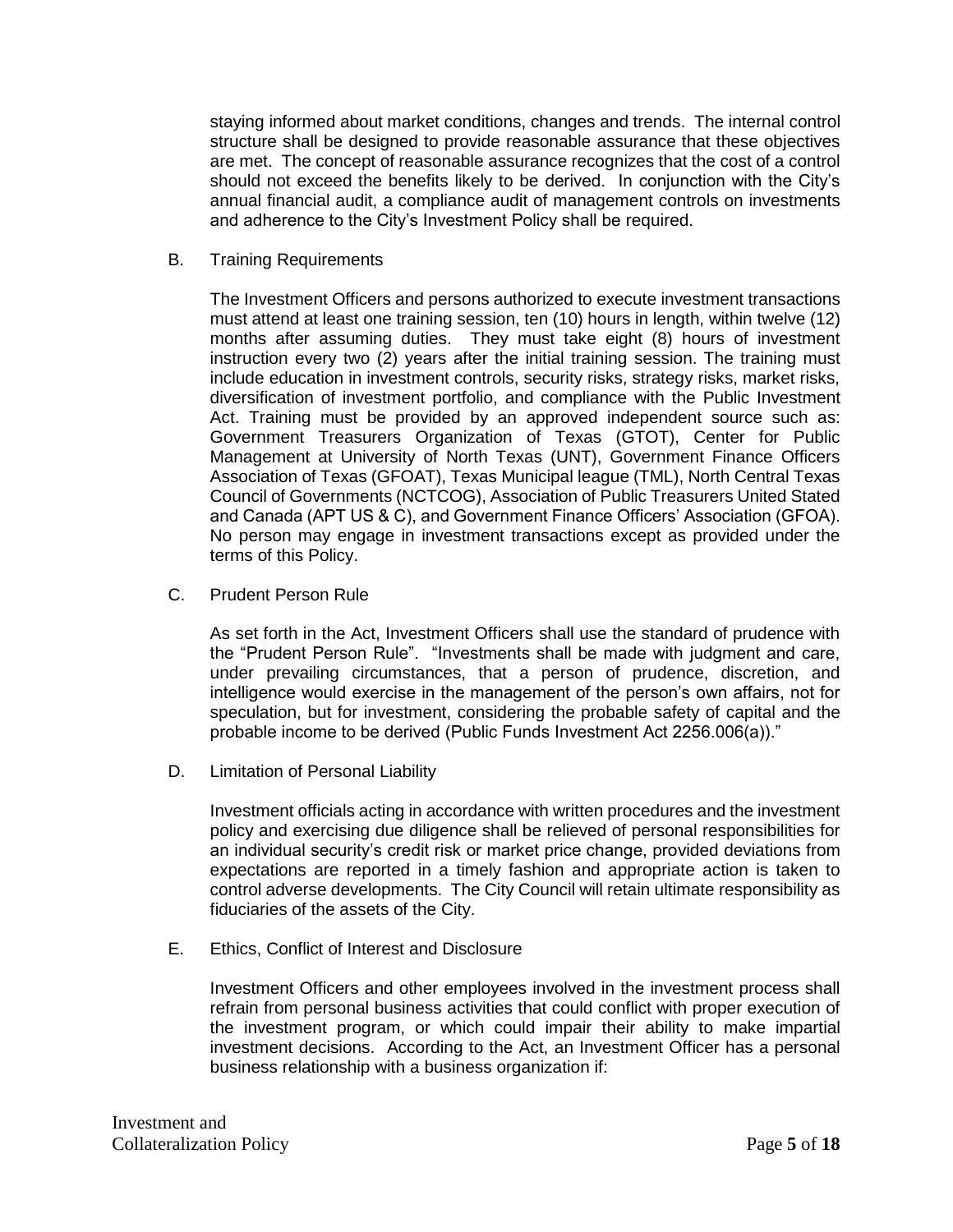- 1. The Investment Officer or employee owns ten percent (10%) or more of the voting stock or shares of the business organization or owns \$5,000 or more of the fair market value of the business organization;
- 2. Funds received by the Investment Officer from the business organization exceed ten percent (10%) of the Investment Officer's gross income for the previous year; or
- 3. The Investment Officer has acquired from the business organization during the previous year investments with a book value of \$2,500 or more for the personal account of the Investment Officer.

Investment Officer(s) must file a disclosure statement with the Texas Ethics Commission and the City Council if an officer has a personal business relationship with a business organization offering to engage in an investment transaction with the City or if the Officer is related within the second degree by affinity or consanguinity, as determined under Tex Gov't Code Ch 573, to an individual seeking to transact investment business with the City of Corsicana.

F. Reporting

Not less than quarterly, the Investment Officer(s) shall prepare and submit to the City Council, a written, signed, investment report demonstrating a list of investment transactions for the preceding reporting period, in accordance with the Act. Reports will include the following:

- 1. For each pooled fund group: a beginning book value and market value and ending book and market value.
- 2. The book value and market value of each investment at the beginning and end of the period by type of asset and fund type invested.
- 3. The maturity date of each investment, if applicable.
- 4. Statement of compliance of the portfolios as it relates to the investment strategy.
- 5. The name and signature of all Investment Officers.

Detailed and summary reports will be prepared jointly and presented to the City Council and Mayor in conjunction with the monthly (quarterly) financial report, but not less than quarterly. Reports will comply with Section 2256.023 of the Act, at a minimum.

The market value of the portfolio shall be calculated at least quarterly and a statement of the market value of the portfolio shall be issued at least quarterly. This will ensure that a review of the investment portfolio, in terms of value and price volatility, has been performed consistent with the GFOA Recommended Practice on "Mark-to-Market Practices for State and Local Government Investment Portfolios and Investment Pools." In defining market value, consideration should be given to the GASB Statement 31 pronouncement.

Unless otherwise required by an external agency, quarterly reports will be formally reviewed at least annually by an independent auditor and reported to the City Council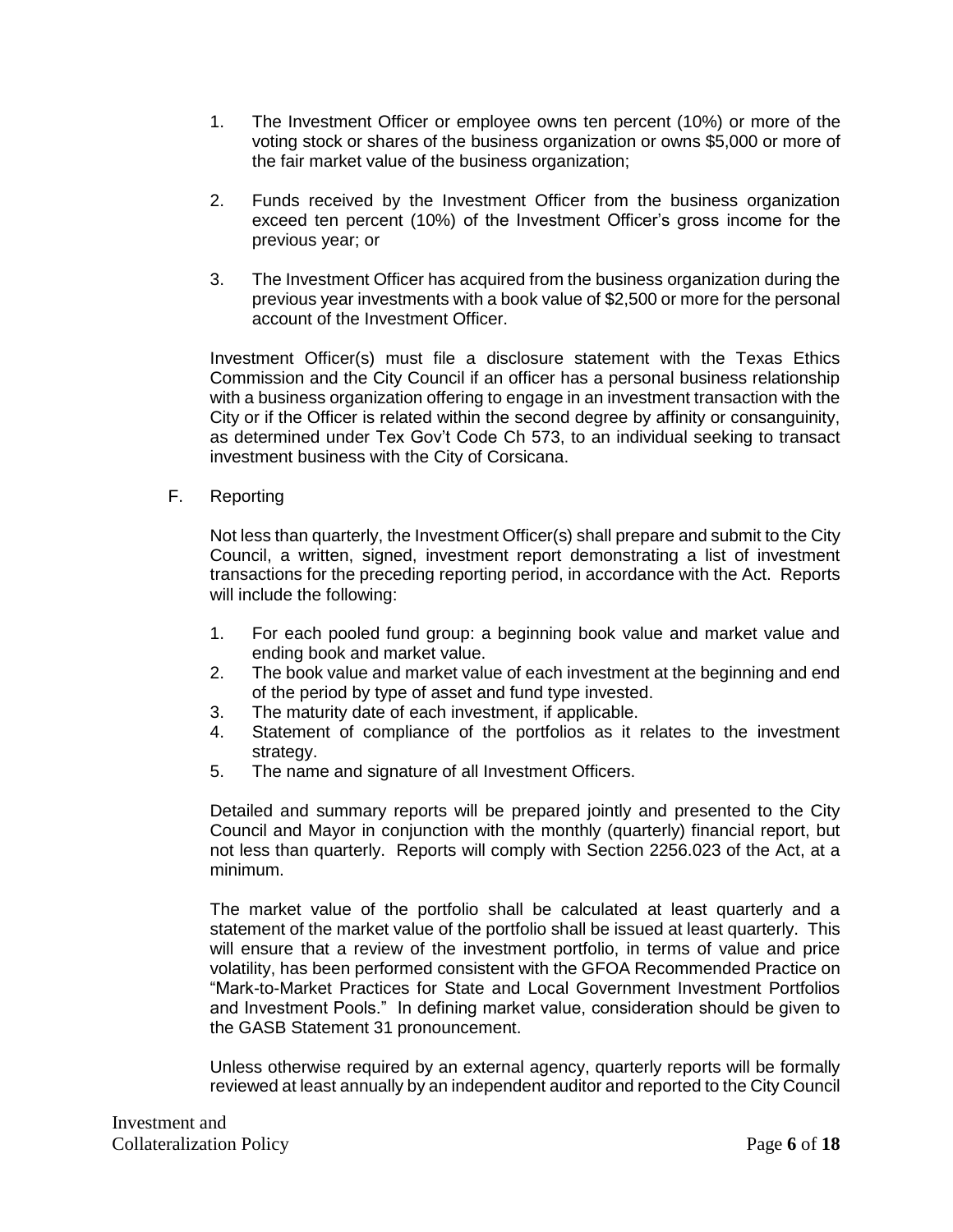once the City invests in items other than money market mutual funds, investment pools, or accounts offered by its depository bank in the form of CD's or money market or similar accounts.

# **V. Authorized Financial Institutions and Dealers**

A qualified depository shall be selected through the City's banking services procurement process, which shall include solicitation of proposals as required under Chapter 105 of the Local Government Code. The centralization of depository services is designed to maximize investment capabilities while minimizing service costs. The selection of a depository shall be based on the financial institution offering the most favorable terms and conditions at the least possible cost, while adhering to the guidelines and provisions within the request for proposal. In selecting a depository, the City shall give consideration to the financial institution's credit characteristics, financial history, service capabilities, location within City limits or within a ten (10) mile radius of the City limits, and costs for required services. The City's depository contract shall be for three years with an option to extend for an additional two years upon mutual agreement of the depository and the City. Specialized services may be contracted for by the City with another financial institution or company if the depository cannot provide such service or charges more than the same service with little or no appreciable benefit. To further diversify the assets of the City, another financial institution within the City limits may also be selected as an additional depository of the City for certificates of deposit and/or higher yield savings accounts and additional local government investment pools may be utilized by the City to meet the objectives and strategies of this policy.

## **VI. Authorized Financial Broker/Dealer and Institutions**

All investments made by the City will be made through either the City's banking services depository bank, additional local banks (if necessary to diversify investments) local government investment pools, investment management firm, or a broker/dealer. At least annually, the City Council will review, revise, and adopt a list of qualified broker/dealers that are authorized to engage in investment transactions with the City, per the Act 2256.025. Refer to Appendix A for a list of approved broker/dealers and institutions.

To be included on the City's qualified broker/dealer list that is reviewed, revised, and adopted by the City Council annually, broker/dealers must meet certain criteria as determined by the Investment Officer. The following criteria must be met by those firms on the list:

- A. Adherence to the City's objectives and strategies;
- B. Investment performance and transaction pricing within accepted risk constraints;
- C. Responsiveness to the City's request for services, information and open communication;
- D. Understanding of the inherent fiduciary responsibility of investing public funds;
- E. Similarity in philosophy and strategy with the City's objectives;
- F. Proof of certification by the National Association of Securities Dealers (NASD) and provision of CRD number;
- G. Proof of current registration with the State Securities Commission; and
- H. References from other public entities in Texas.

Investment and Collateralization Policy Page **7** of **18**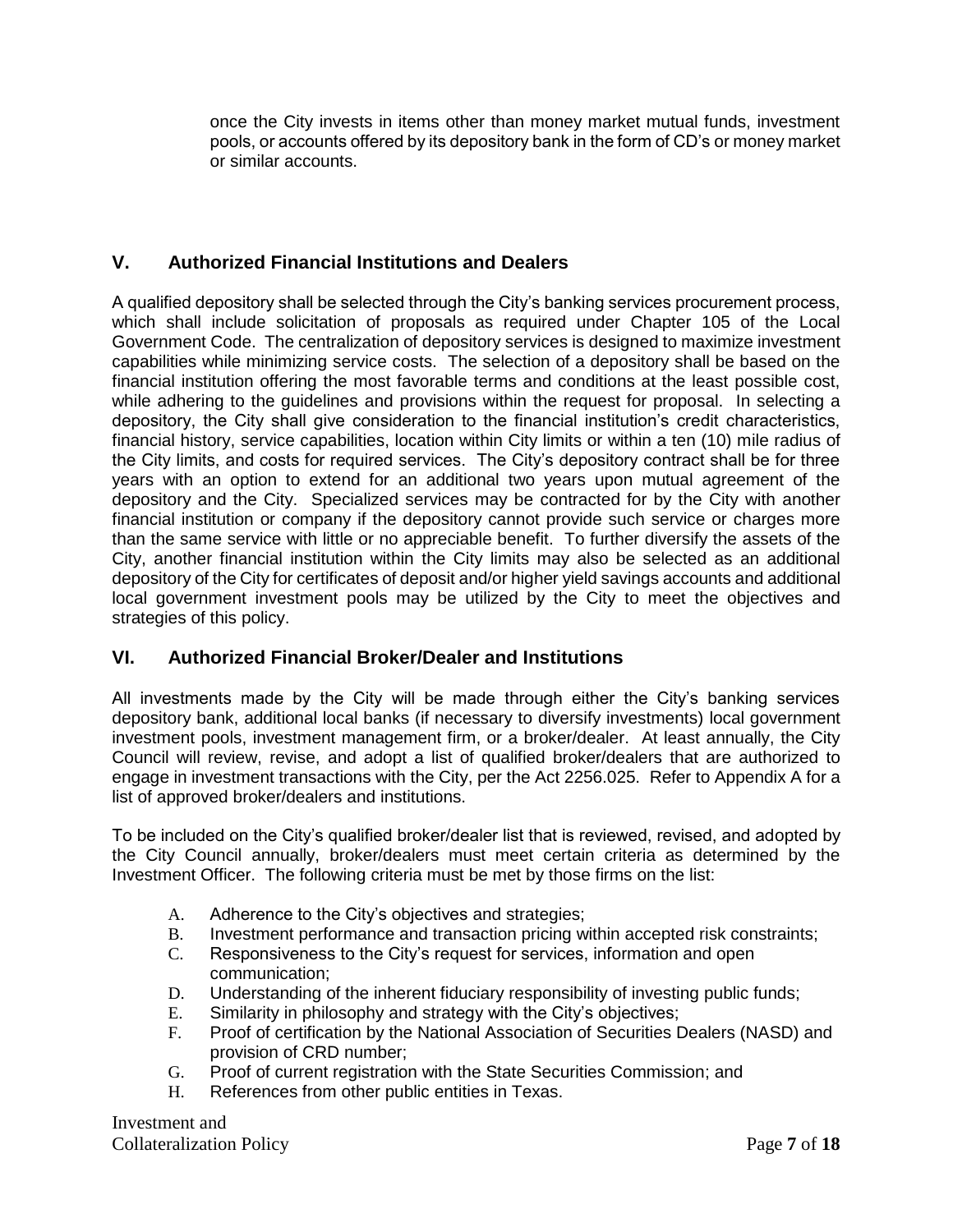## **VII. Approved Broker/Dealers and Institutions**

Every bank, local government investment pool, investment management firm or broker/dealer with whom the City transacts business will be provided a copy of this Investment and Collateralization Policy to ensure that they are familiar with the objectives and strategies of the Policy. A qualified representative of the firm will be required to return a signed certification (provided to them by the City, see Appendix B) stating that the Policy has been received and reviewed, and that they have implemented reasonable procedures and controls in an effort to preclude investment transactions conducted between their organization and the City that are not authorized by the City's Investment and Collateralization Policy, except to the extent that this authorization is dependent on an analysis of the makeup of the City's entire portfolio or requires an interpretation of subjective investment standards, as required by the Act 2256.005 (k-l). Each bank, local government investment pool, investment management firm or broker/dealer is required annually to provide current audited financial statements to the City.

The City may not engage in an investment transaction with a business organization prior to receiving this written certification completed by the organization.

#### Competitive Bidding

It is the policy of the City to require competitive bidding for all investment transactions (securities and bank C.D's) except for transactions with money market mutual funds and local government investment pools (which are deemed to be made at prevailing market rates).

At least three bids or offers must be solicited for all other investment transactions. In a situation where the exact security being offered is not offered by other dealers, offers on the closest comparable investment may be used to establish fair market price of the security. When few broker/dealers or banks, if any, or in instances where timing is critical, City investment officers may use another authorized investment of similar maturity for evaluation purposes. The quotes may be accepted orally, in writing, electronically, or any combination of these methods, but must be followed by official written confirmation. City investment officers (at least two) may approve exceptions, on a case by case basis, by considering the investment type, maturity date, amount and potential disruptiveness to the City's investment strategy.

Funds will be authorized to be released after notification that the purchased security has been received. Written confirmation shall be received from the financial institution or broker/dealer. All investments purchased will be held in safekeeping at a third party custodial institution with a safekeeping receipt being sent to the City.

#### **VIII. Authorized and Suitable Investments**

Investments described below are authorized by Chapter 2256, Texas Government Code as eligible securities for the City. City funds governed by this Policy may be invested in the following types of securities:

A. Obligations of the United States or its agencies with stated maturity not to exceed two years.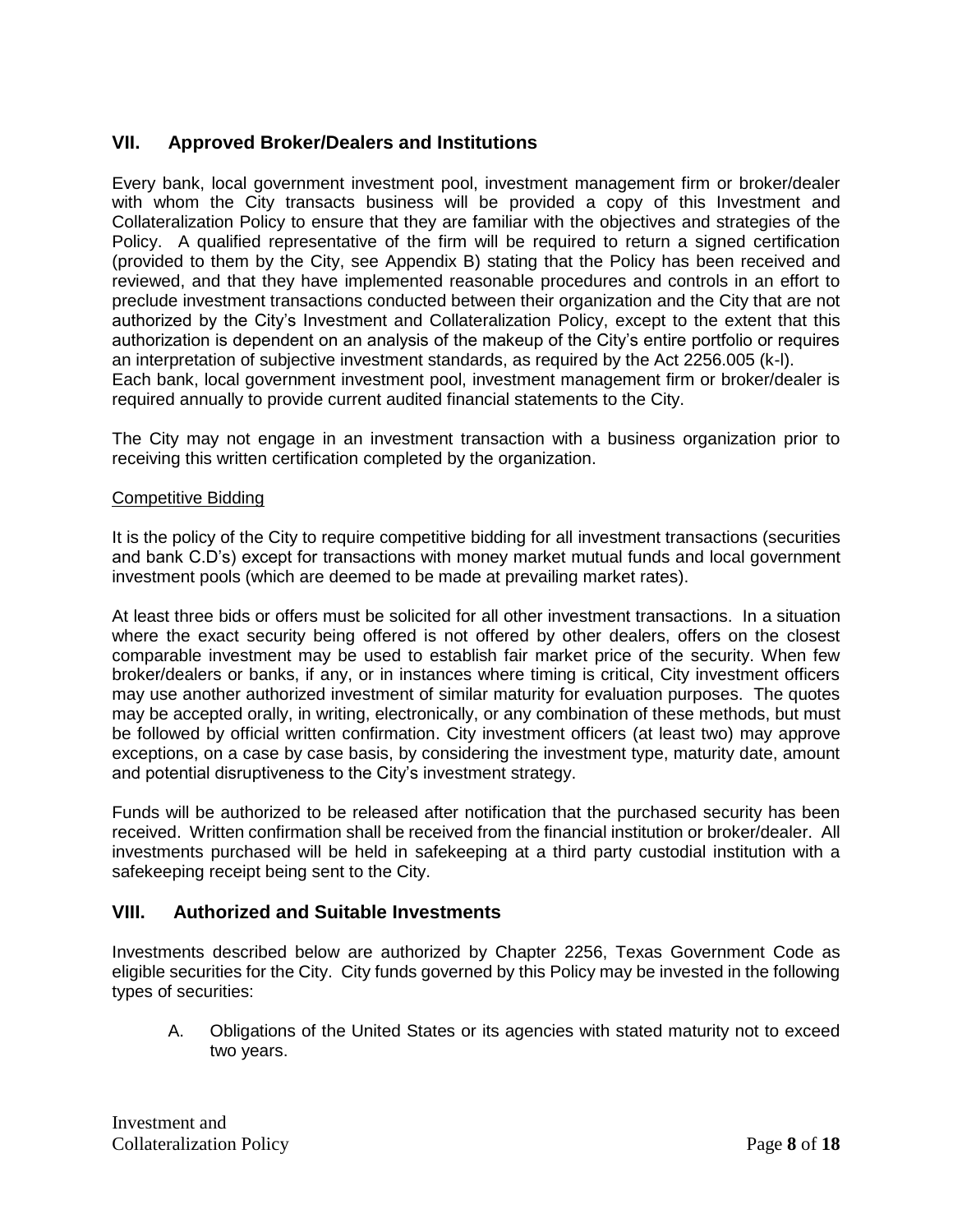- B. Direct obligations of the State of Texas or its agencies with a stated maturity not to exceed two years.
- C. Other obligations, the principal of and interest on which are unconditionally guaranteed or insured by or backed by the full faith and credit of the State of Texas or the United States or its agencies, including obligations that are fully insured by the Federal Deposit Insurance Corporation or by the explicit full faith and credit of the United States and with stated maturity not to exceed two years.
- D. Obligations of states, agencies, counties, cities, and other political subdivisions of any state having been rated as to investment quality by a nationally recognized investment rating firm and having received a rating of not less than A or its equivalent along with a stated maturity not to exceed two years.
- E. Certificates of deposit issued by state and national banks having an office in Texas that are:
	- 1. guaranteed or insured by the Federal Deposit Insurance Corporation, or its successor with a stated maturity not to exceed two years; or
	- 2. collateralized in accordance with the collateralization requirements of this policy with a stated maturity not to exceed two years; and
	- 3. in compliance with the provisions of section 2256.010, except as limited by this policy.
- F. A no-load money market mutual fund is an authorized investment:
	- 1. for all City funds if the mutual fund:
		- a. is registered with and regulated by the Securities and Exchange Commission;
		- b. provides the City with a prospectus and other information required by the Securities and Exchange Act of 1934 (15 U.S.C. Section 78a et seq.) or the Investment Company Act of 1940 (15 U.S.C. Section 80a-1 et seq.);
		- c. has a dollar-weighted average stated maturity of *90 days or fewer*;
		- d. includes in their investment objectives the maintenance of a stable net asset value of \$1 for each share.
	- 2. For all City funds *other than bond proceeds, reserve funds, or debt service funds,* if the mutual fund:
		- a. is registered with the Securities and Exchange Commission;
		- b. has an average weighted maturity of less than two years;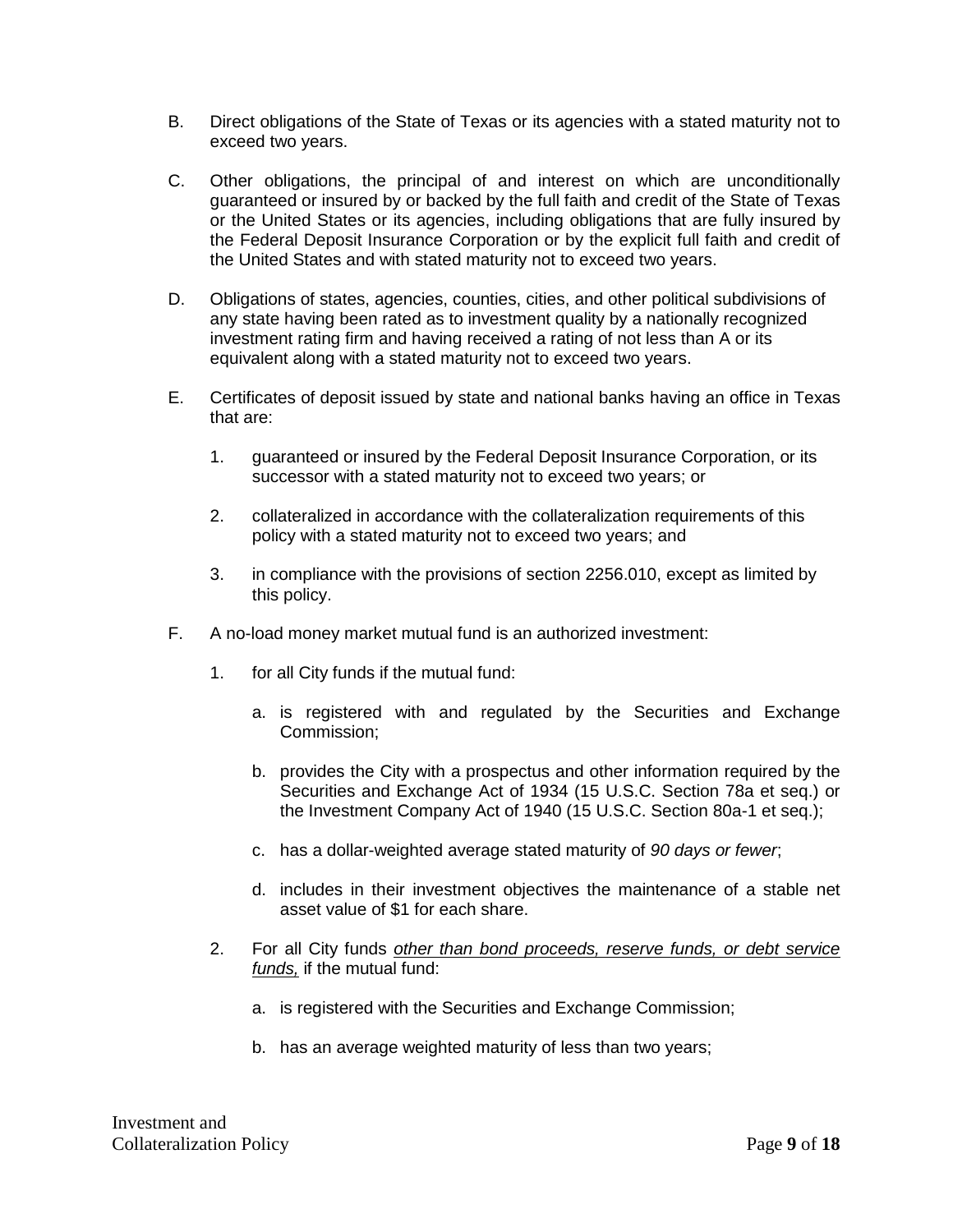- c. is invested exclusively in obligations approved by Chapter 2256, Subchapter A, Authorized Investments for Governmental Entities;
- d. is continuously rated as to investment quality by at least one nationally recognized investment rating firm of not less than AAA or its equivalent; and
- e. conforms to the requirements set forth in Sections 2256.016 (b) and (c) of the Act relating to the eligibility of investment pools to receive and invest funds of investing entities.
- *G. The City is not authorized to:*
	- *1. invest, in the aggregate, more than 15% of its monthly average fund balance, excluding bond or other debt proceeds and reserves and other funds held for debt service, in mutual funds described above;*
	- *2. invest any portion of bond proceeds, reserves, and other funds held for debt service, in mutual funds described in Subsection B above;*
	- *3. invest its funds or funds under its control, including bond proceeds and reserves and other funds held for debt service, in any one mutual fund described above in an amount that exceeds 10 percent of the total assets of the mutual fund.*
- H. Eligible Investment Pools as defined in Section 2256.016 of the Texas Government Code provided that:
	- 1. investment in the particular pool has been authorized by the City Council;
	- 2. the pool shall have furnished the Investment Officer an offering circular containing the information required by Section 2256.016(b) of the Texas Government Code;
	- 3. the pool shall furnish to the Investment Officer investment transaction confirmations with respect to all investments made with it;
	- 4. the pool shall furnish to the Investment Officer monthly reports that contain the information required by Section 2256.016(c) of the Texas Government Code;
	- 5. any pool that is created to function as a money market mutual fund must maintain a stable net asset value of one dollar (\$1.00),
	- 6. investment philosophy and strategy are consistent with this Policy and the City's ongoing investment strategy; and
	- 7. the pool provides evidence of credit rating no lower than "AAA" or "AAA-m" by at least one nationally recognized credit rating service, and have a weighted average maturity of no greater than 90 days.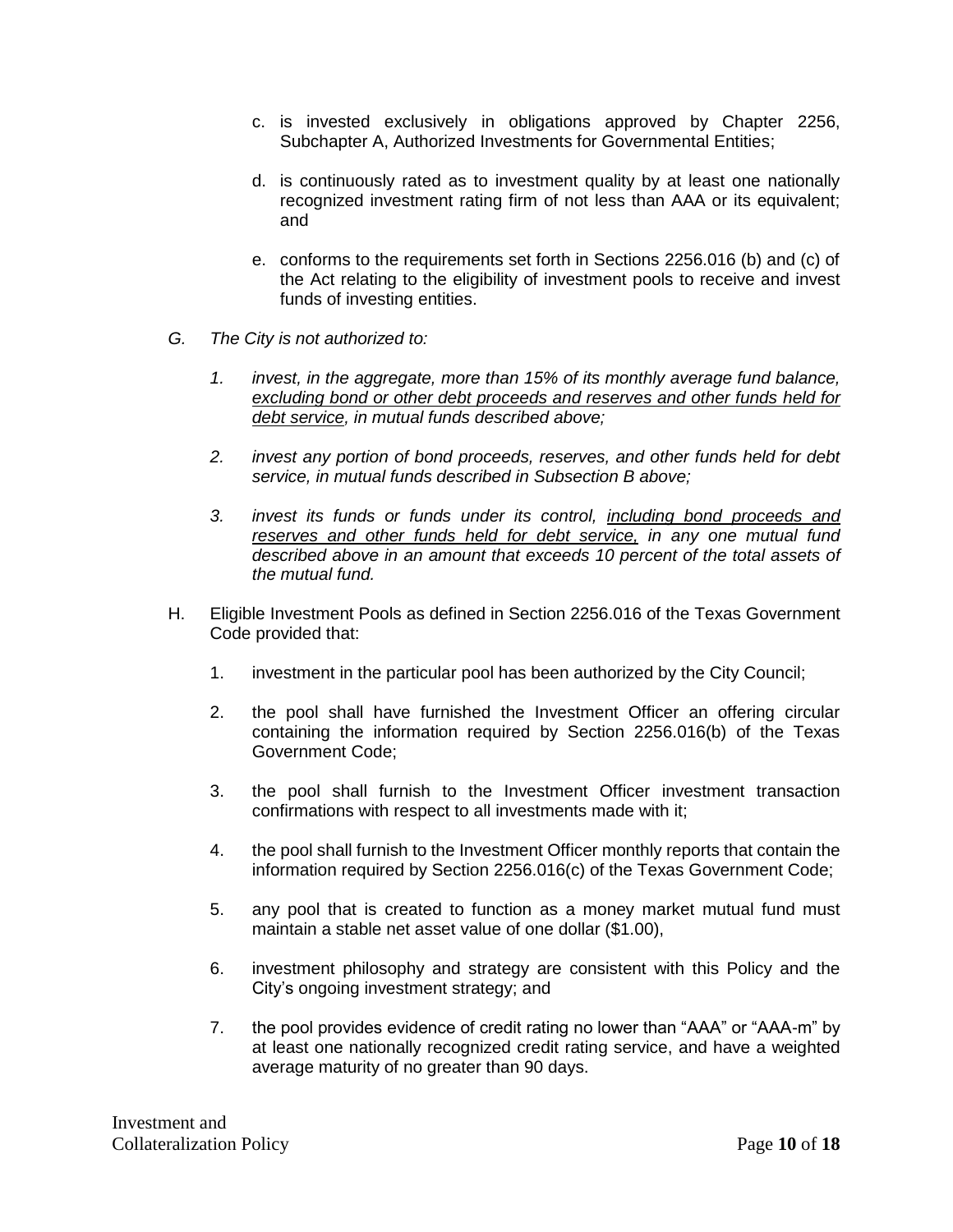8. the pool complies with all relevant provisions of chapter 2256, specifically section 2256.016.

The City's investment officers will, not less than quarterly, monitor the rating status of any eligible investment pool(s) and obligations of states (other than Texas), agencies, counties and other political subdivisions by obtaining and reviewing a rating report from at least one nationally recognized investment rating firm. The City shall take all prudent measures that are consistent with this investment policy to liquidate any investment through the most efficient market available that does not have or is down-graded to less than the minimum rating stated herein. However, as stated in Section 2256.017, the City is not required to liquidate investments that were authorized investments at the time of purchase. Investment Officers of the City shall consider the time remaining until maturity, the quality of the investment, and the quality and amounts of any collateral which may be securing the investment in determining whether to hold the investment until maturity or to redeem the investment.

# **IX. Unauthorized Investments**

The following investments are specifically prohibited by State Law or by virtue of this policy:

- A. An obligation whose payment represents the coupon payment on the outstanding principal balance of the underlying mortgage-backed security collateral and pays no principal.
- B. An obligation whose payment represents the principal stream of cash flow from the underlying mortgage-backed security collateral and bears no interest.
- C. Banker's Acceptances
- D. "Bond" Mutual Funds
- E. Collateralized mortgage obligations of any type
- F. Commercial paper, except that the City can invest in local government investment pools and money market mutual funds that have commercial paper as authorized investments. A local government investment pool or money market mutual fund that invests in commercial paper must meet the requirements of Article VIII, section (8) above.
- G. Any other investment specifically prohibited in section 2256.009 (b) (1-4)

## **X. Collateralization**

The City of Corsicana's investment portfolio is selected and managed in such a manner to ensure that it will meet all the requirements established by the City of Corsicana Investment Policy and the Public Funds Investment Act. The Collateralization Policy, as part of the overall Investment Policy, is intended to protect the City's investments by providing a buffer against market changes to provide a level of security for all City funds. Therefore, collateralization will be required on deposits held by depository banks and certificates of deposit.

A. Allowable Collateral and required Collateral Levels

Investment and Collateralization Policy Page **11** of **18**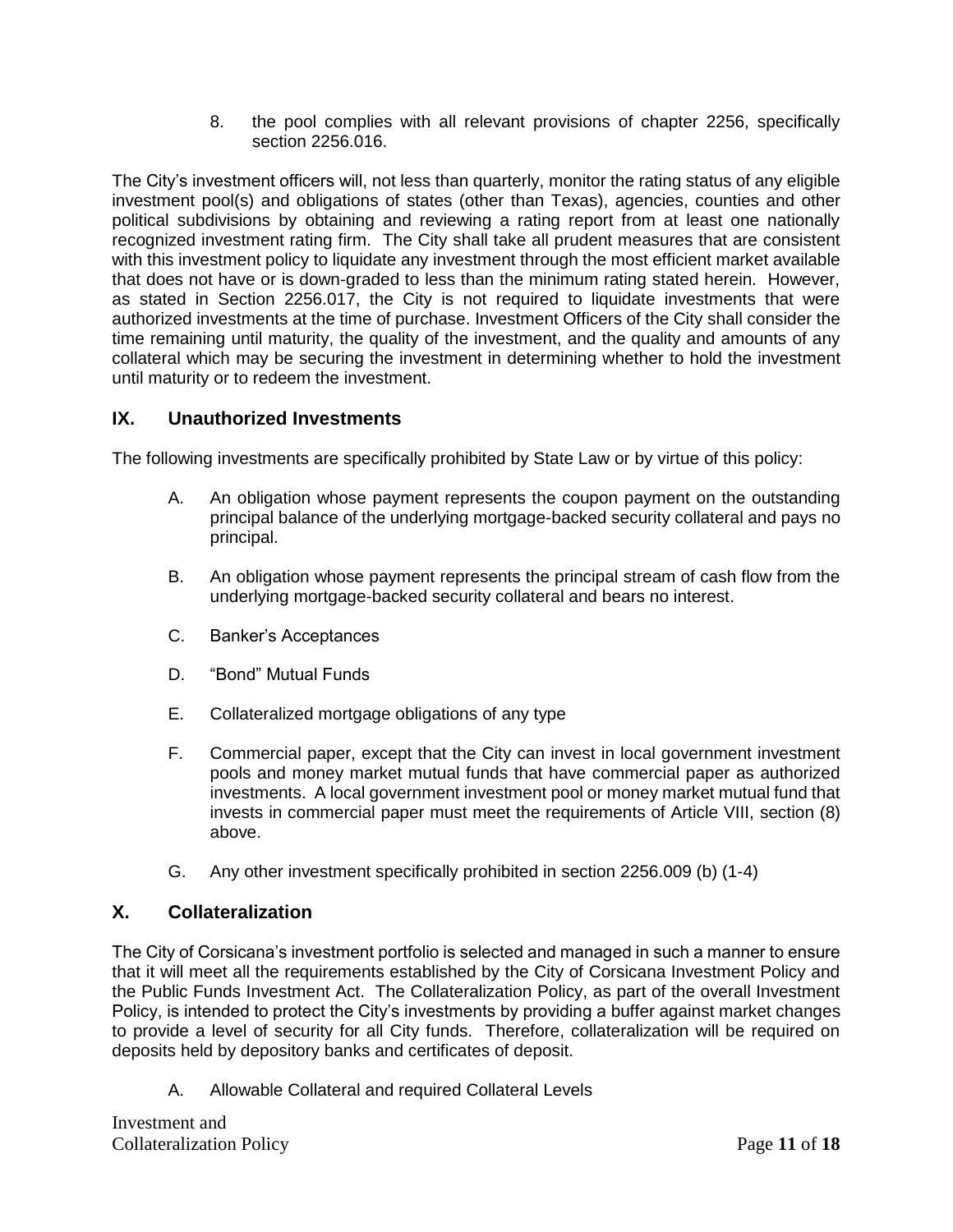Eligible collateral for security of the City's deposits is limited to:

- United States Treasury Bills, Treasury Bonds, and Treasury Notes which are backed by the full faith and credit of the United States Government;
- United States Government Agency securities which are unconditionally guaranteed or insured by or backed by the full faith and credit of the United States Government, *with a maturity not to exceed twenty years*; and
- Direct obligations of the State of Texas.

This policy requires that collateral pledged be revalued and adjusted on a monthly basis. The variable nature of this system recognizes the appropriateness of lower minimum requirements for collateral instruments that mark-to-market more frequently, and higher ratios for collateral that is market adjusted less frequently.

The following percentages are minimum market value for collateral instruments that are pledged for City deposits (and accumulated interest thereon):

|                          | Minimum                        |  |
|--------------------------|--------------------------------|--|
| <b>Maturity Period</b>   | Coll. Required<br>-Mkt. Value- |  |
|                          |                                |  |
| a. up to 1 year          | 102%                           |  |
| b. between 1 and 5 years | 105%                           |  |
| c. more than 5 years     | 110%                           |  |
|                          |                                |  |

Any collateral with a maturity of over 5 years must be approved by the Investment Officer(s) in writing before the transaction is initiated.

Collateral is valued at current market price plus accrued interest accrued through the date of valuation.

B. Monitoring Collateral Adequacy

The City requires monthly reports with market values of pledged securities from all financial institutions with which the City has deposits. The Investment Officer(s) will at least monitor adequacy of collateralization monthly.

C. Margin Calls on Certificates of Deposit

If the collateral pledged for a certificate of deposit falls below the par value of the deposit, plus accrued interest less FDIC insurance, the Institution will be notified by the Investment Officer(s) and will be required to pledge additional securities, allowed by this policy, no later than the end of the next succeeding business day.

D. Collateral Substitution

Any broker, dealer, or financial institution requesting collateral substitution must contact the Investment Officer(s) for approval and settlement. The substituted security's value will be calculated and substitution approved if its value is equal to or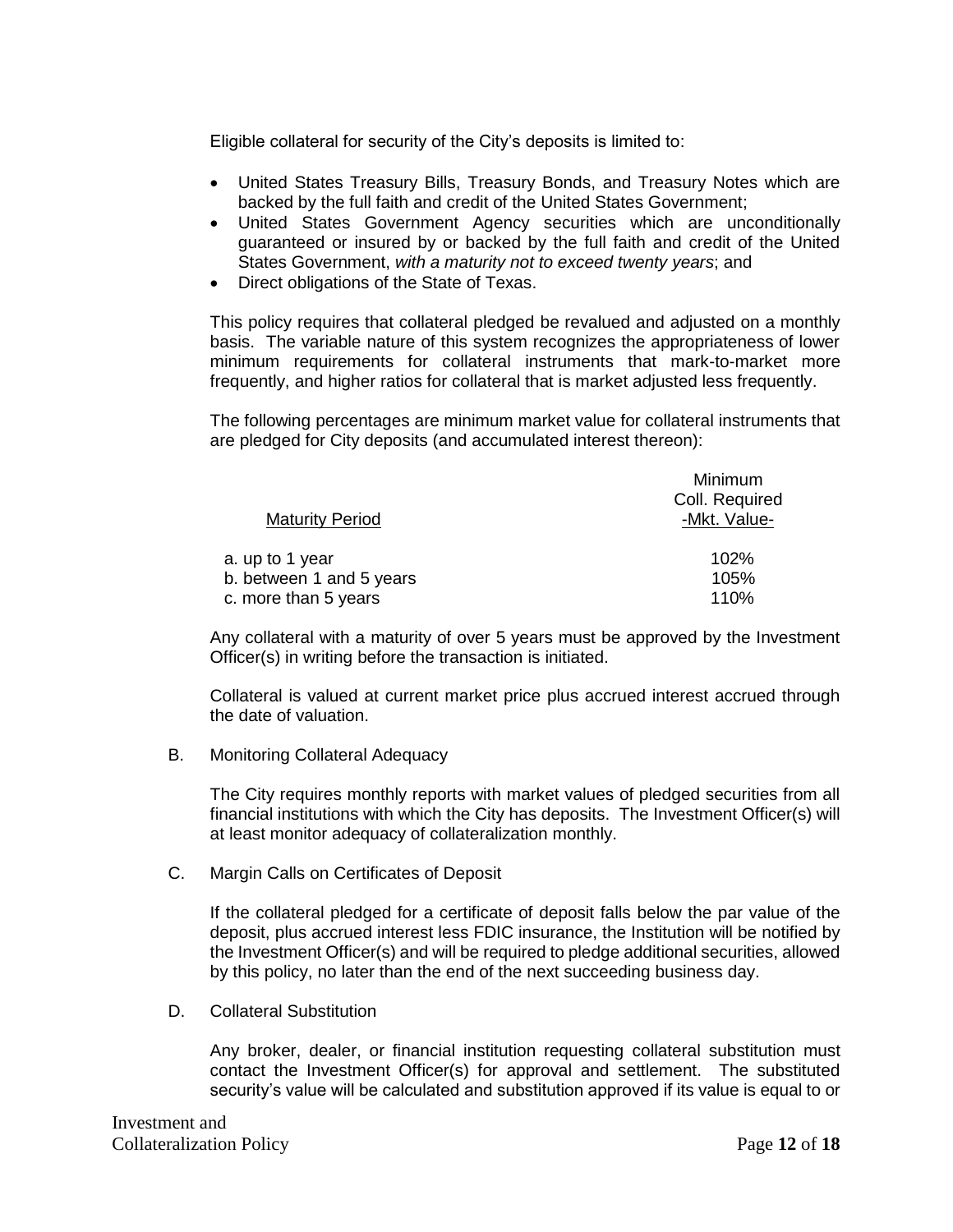greater than the required security level. The Investment Officer(s), or a designee, must provide written notification of the decision to the bank or the safekeeping agent holding the security prior to any security release. Substitution is allowable for all transactions, but should be limited, if possible, to minimize potential administrative problems and transfer expense. The Investment Officer may limit substitution and assess appropriate fees if substitution becomes excessive or abusive.

E. Collateral Reductions

Should the collateral's market value exceed the required amount, any broker or financial institution may request approval from the Investment Officer(s) to reduce collateral. Collateral reductions may be permitted only if the City's records indicate that the collateral's market value exceeds the required amount.

#### **XI. Safekeeping and Custody**

The City shall contract with a bank or banks for the safekeeping of securities either owned by the City as part of its investment portfolio or as part of its depository agreement. All collateral securing bank deposits must be held by third-party banking institution acceptable to and under contract with the City, or by the Federal Reserve Bank. All security transactions, including transactions for collateral held in the City's name, except for investment pool funds or mutual fund transactions, shall be conducted on a deliveryverses-payment (DVP) basis. By so doing, City funds are not released until the City has received, through the Safekeeping Agent, the securities purchased. The security shall be held in the name of the City or held on behalf of the City. The Safekeeping Agent's records shall assure the notation of the City's ownership of or explicit claim on the securities. The original copy of all safekeeping receipts shall be delivered to the City.

Evidence of perfected ownership shall be provided through monthly safekeeping statements which shall be promptly reconciled to internal investment records.

#### **XII. Investment Parameters**

A. Diversification

The City will purchase and diversify its investments by security type and investment maturity, in accordance with this policy. Diversification by investment type shall be established by the following maximum percentages of investment type to the total investment portfolio:

| 1. | Obligations of the United States or its agencies                           | 100% |
|----|----------------------------------------------------------------------------|------|
| 2. | Fully collateralized interest bearing commercial checking/savings accounts | 100% |
| 3. | Eligible Investment Pools as defined in section 2256.016 of the Act        | 100% |
| 4. | Fully insured and/or collateralized Certificates of Deposit                | 50%  |
| 5. | No-load Money Market Mutual Funds                                          | 35%  |
| 6. | Direct obligations of the State of Texas or its agencies                   | 25%  |
| 7. | Obligations of states, agencies, cities and other political subdivisions   |      |
|    | of any state                                                               | 25%  |
| 8. | Other authorized and suitable investments                                  | 10%  |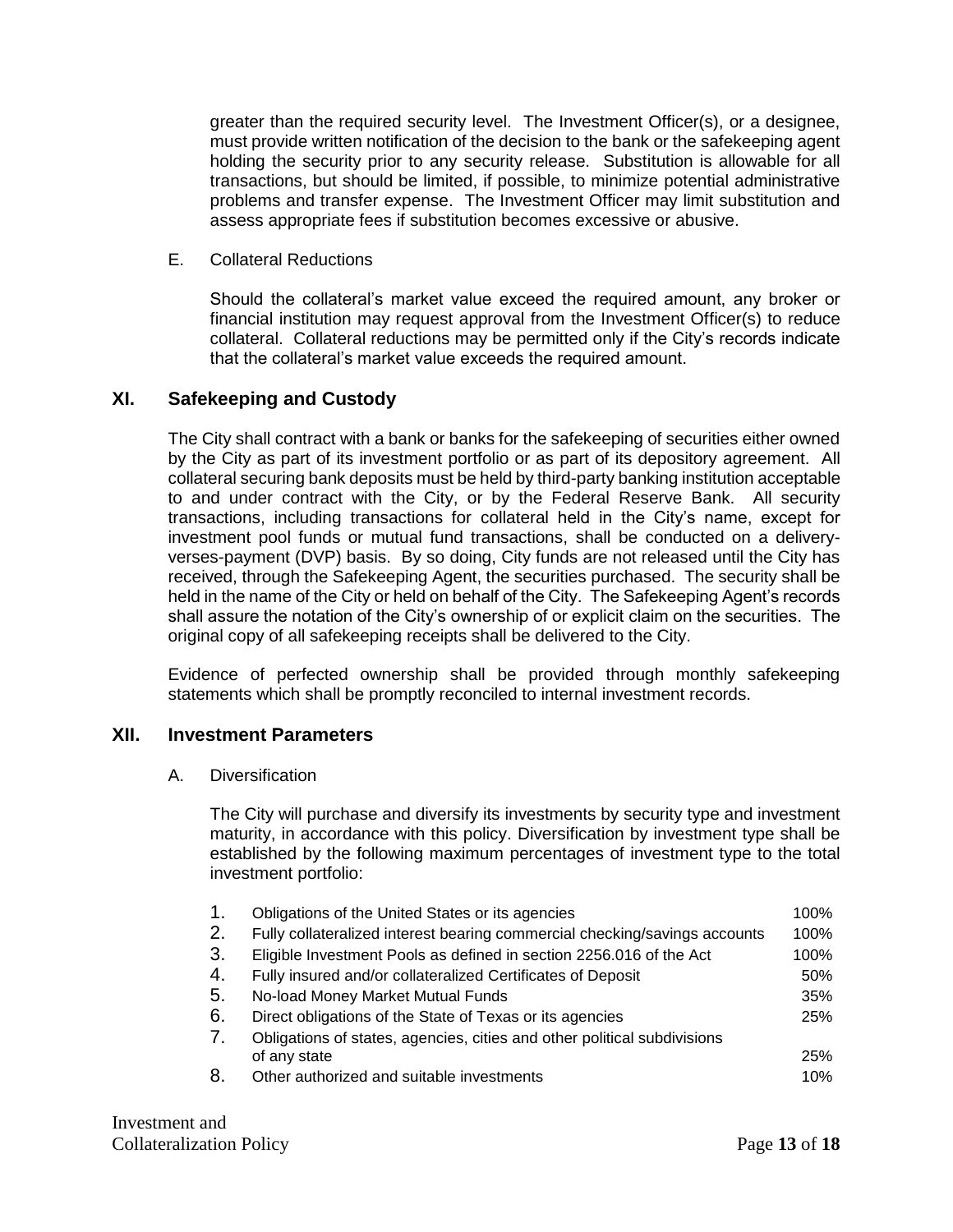B. Maximum and Weighted Average Maturity

In order to minimize risk of loss due to interest rate fluctuations, investment maturities will not exceed the anticipated cash flow requirement of the funds. The City of Corsicana intends to match the holding periods of investment funds with liquidity need of the City. The maximum final stated maturity of any investment shall not exceed five years. All long-term maturities will be intended to cover long-term liabilities. In addition, no less than ten percent (10%) of the funds in the portfolio will be liquid at all times. The entire portfolio will have a weighted average maturity of one (1) year or less. This weighted average will be calculated using the stated final maturity dates of each security.

C. By Fund Groups

Maturity guidelines by fund are as follows:

- 1. Operating Funds The weighted average days to maturity for the operating fund portfolio shall be 365 days or less and the maximum allowable maturity shall be one year.
- 2. Debt Service Funds Debt Service Funds shall be invested to ensure adequate funding for each consecutive debt service payment. The Investment Officer shall invest in such a manner as not to exceed an "unfunded" debt service date with the maturity of any investment. Any unfunded debt service date is defined as a coupon or principal payment date that does not have cash or investment securities available to satisfy said payment.
- 3. Debt Service Reserve Funds Market conditions, Bond Resolutions constraints and Arbitrage compliance will be considered when formulating Reserve Fund strategy. Maturity limitation shall generally not exceed the call provisions of the Bond Ordinance and shall not exceed the final maturity of the bond issue. All Debt Service Reserve Fund investment maturities shall not exceed five years.
- 4. Special Project, Special Purpose, and Construction Funds The investment maturity of bond or debt proceeds shall generally be limited to the anticipated cash flow requirements. City funds that are considered "bond proceeds" for arbitrage purposes will be invested using a more conservative approach than the standard investment strategy when arbitrage rebate rules requiring refunding excess earnings. All earnings in excess of the allowable arbitrage earnings will be segregated and made available for any necessary payments to the U.S. Treasury.

#### **XIII. Investment Strategy**

The City of Corsicana maintains one portfolio in which all funds under the City's control are pooled for investment purposes. Within the pooled portfolio are fund components, each having an investment strategy as described below:

A. Investment strategies for operating funds are to assure that anticipated cash flows are matched with adequate investment liquidity. The secondary objective is to create a portfolio structure that will experience minimal volatility during economic cycles. This may be accomplished by purchasing quality, short-term securities or certificates of deposit in a laddered structure or utilizing authorized money market mutual funds

Investment and Collateralization Policy Page **14** of **18**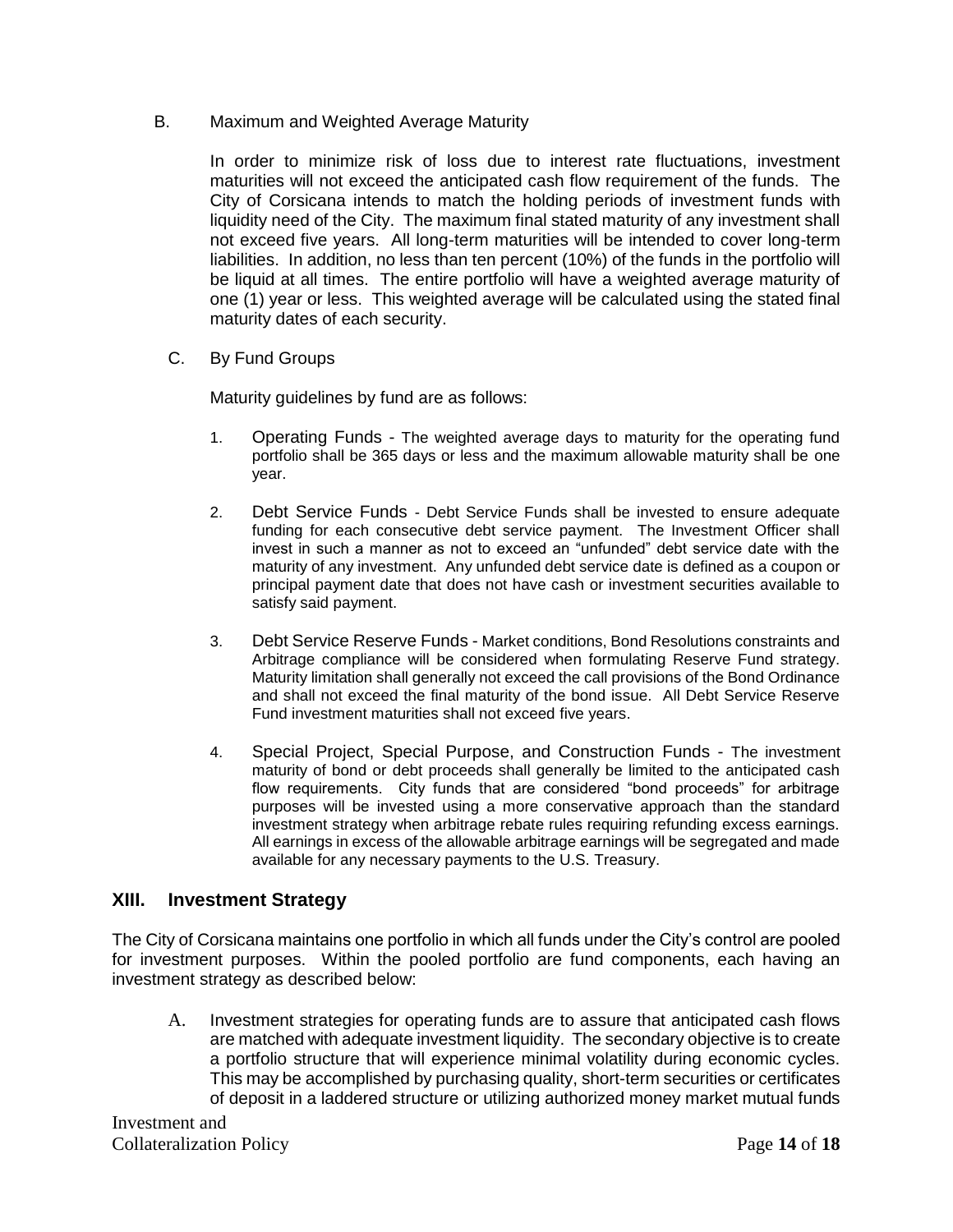or investment pools that function as money market mutual funds. The dollar weighted average maturity of 365 days or less will be calculated using the stated final maturity date of each security.

- B. Investment strategies for the debt service funds shall have as the primary objective the assurance of investment liquidity to cover the debt service obligation on the required payment date. Securities purchased shall not have a stated maturity date that exceeds the debt service payment date.
- C. Investment strategies for debt service reserve funds shall have as the primary objective the ability to generate a dependable revenue stream to the appropriate debt service fund from securities with a low degree of volatility. Securities should be of high quality and, except as may be required by the bond ordinance specific to an individual issue, of short to medium term maturities.
- D. Investment strategies for special projects, special purpose, or construction fund portfolios will have as their primary objective the assurance that anticipated cash flows are matched with adequate investment liquidity. These portfolios should include highly liquid securities and investments to allow for flexibility and unanticipated project outlays. The stated final maturity dates of securities held should not exceed the estimated project completion date.

The Act requires that investment transactions for the City be settled on delivery versus payment (DVP) basis, with the exception of investment pools and mutual funds.

## **XIV. Monitoring of the Market Value of Investments and Collateral**

The Investment Officer(s), with the help of City Council, as needed, shall determine the market value of each investment and of all Collateral pledged to secure deposits of City funds at least quarterly and at a time as close as practicable to the closing of the reporting period for the investments. Such values shall be included on the investment report. The following methods shall be used:

- A. Certificates of deposit shall be valued at their face value plus any accrued but unpaid interest.
- B. Shares in money market mutual funds and investment pools shall be valued at par plus any accrued but unpaid interest.
- C. Other investment securities with a remaining maturity of one year or less may be valued in any of the following ways:
	- 1. the lower of two bids obtained from securities broker/dealers for such security;
	- 2. the average of the bid and asked prices for such investment security as published in The Wall Street Journal or The New York Times;
	- 3. the bid price published by any nationally recognized security pricing service; or
	- 4. the market value quoted by the seller of the security or the owner of such Collateral.
- D. Other investment securities with a remaining maturity of greater than one year shall be valued at the lower of two bids obtained from securities broker/dealers for such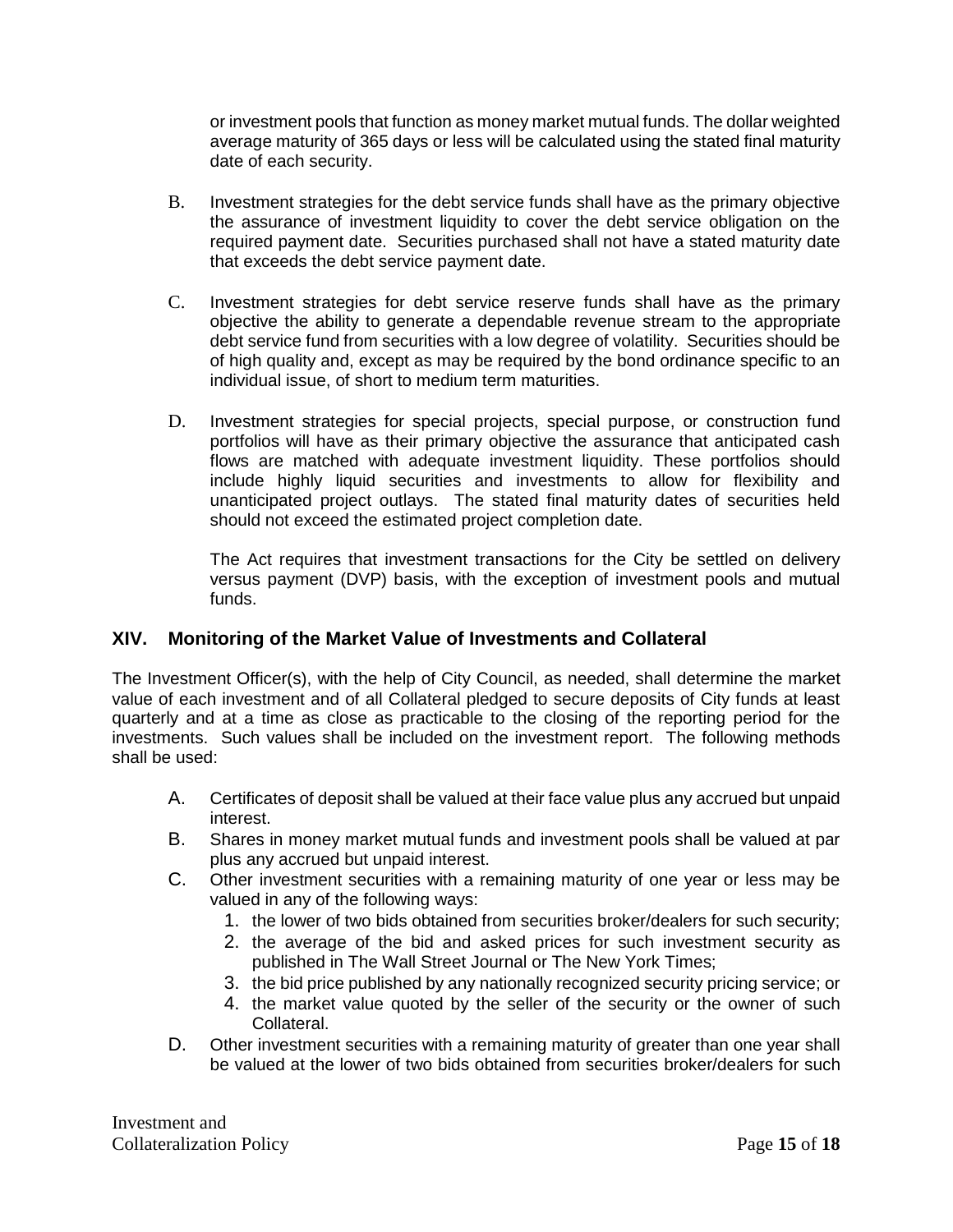security, unless two bids are not available, in which case the securities may be valued in any manner provided in this section**.**

# **XV. Internal Control**

Investment Officers shall establish a system of internal controls, which shall be reviewed by an independent auditor. The controls shall be designed to prevent losses of public funds arising from fraud, employee error, unanticipated changes in financial markets, or imprudent actions by employees. Pertinent controls include custodian safekeeping receipts records management, avoidance of bearer-form securities, documentation of investment bidding activities, written confirmations of oral transactions, reconciliation records, training requirement documentation, compliance with investment policies, and verification of all interest income and security purchase and sell computations. Where practical, the City should emphasize control of collusion, separation of duties, separation of transaction authority between Accounting and record keeping, clear delegation of duties, accurate and timely reports, validation of investment maturity decisions and supporting cash flow data, adequate training and development of Investment Officials, review of financial conditions of all brokers/dealers and depository institutions, and staying informed about market conditions, changes and trends.

## **XVI. Performance Standards**

The investment portfolio shall be designed with the objective of ensuring the safety of the City's assets and minimizing interest rate risk. In addition, it will remain sufficiently liquid to meet cash flow needs, while protecting the interests of the public, all while obtaining a rate of return throughout budgetary and economic cycles.

The City's overall investment strategy is conservative. Given this strategy, the basis used by the Treasury to determine whether market yields are being achieved shall be the six month U.S. Treasury Bill.

## **XVII. Investment Policy Adoption and Policy Review**

This Investment and Collateralization Policy shall be formally approved and adopted by resolution of the City Council and reviewed annually in accordance with the provisions of the Act.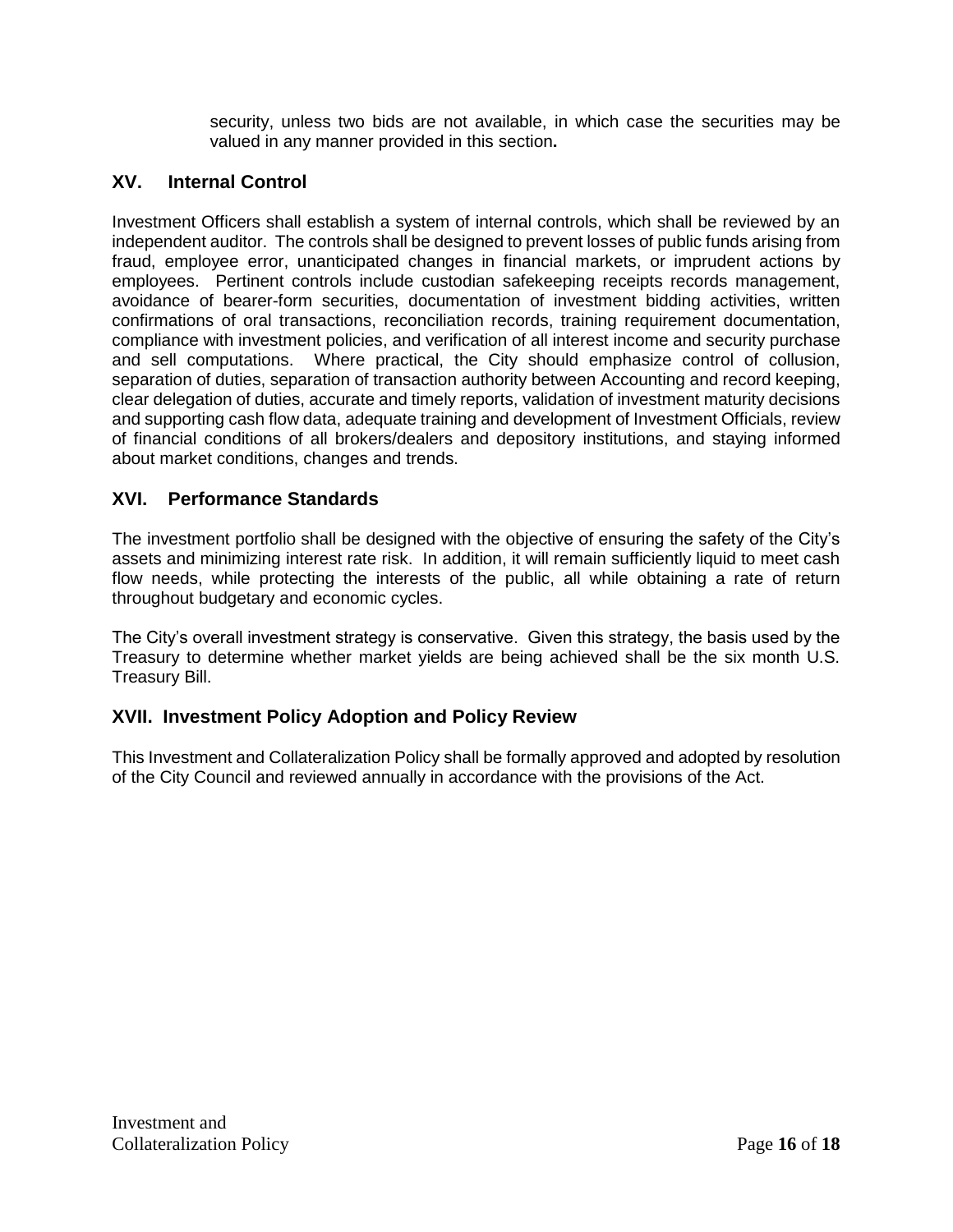# **Appendix "A"**

The following are the only eligible institutions and broker/dealers authorized by this Investment Policy to engage in investment transactions with the City:

Depository Institutions:

- 1. Verabank (Primary Depository Institution)
- 2. JP Morgan Chase Bank, N.A. (Secondary Depository Institution for EMS lockbox depositis)
- 3. Wells Fargo Corporate Trust Services (Texas Water Development Board Escrow- Texas Combination Tax and Revenue Certificates of Obligation, Series 2009)
- 4. Branch Banking and Trust Company

Local Government Investment Pool:

- 1. Texas Short Term Asset Reserve Fund (TexSTAR)
- 2. Texas Local Government Investment Pool (TexPool)

#### Broker/Dealers:

This policy currently does not authorize engagement of third party broker/dealers for assistance with investing City funds. A formal amendment of this policy will be required prior to the involvement of third party broker/dealers with investing City funds.